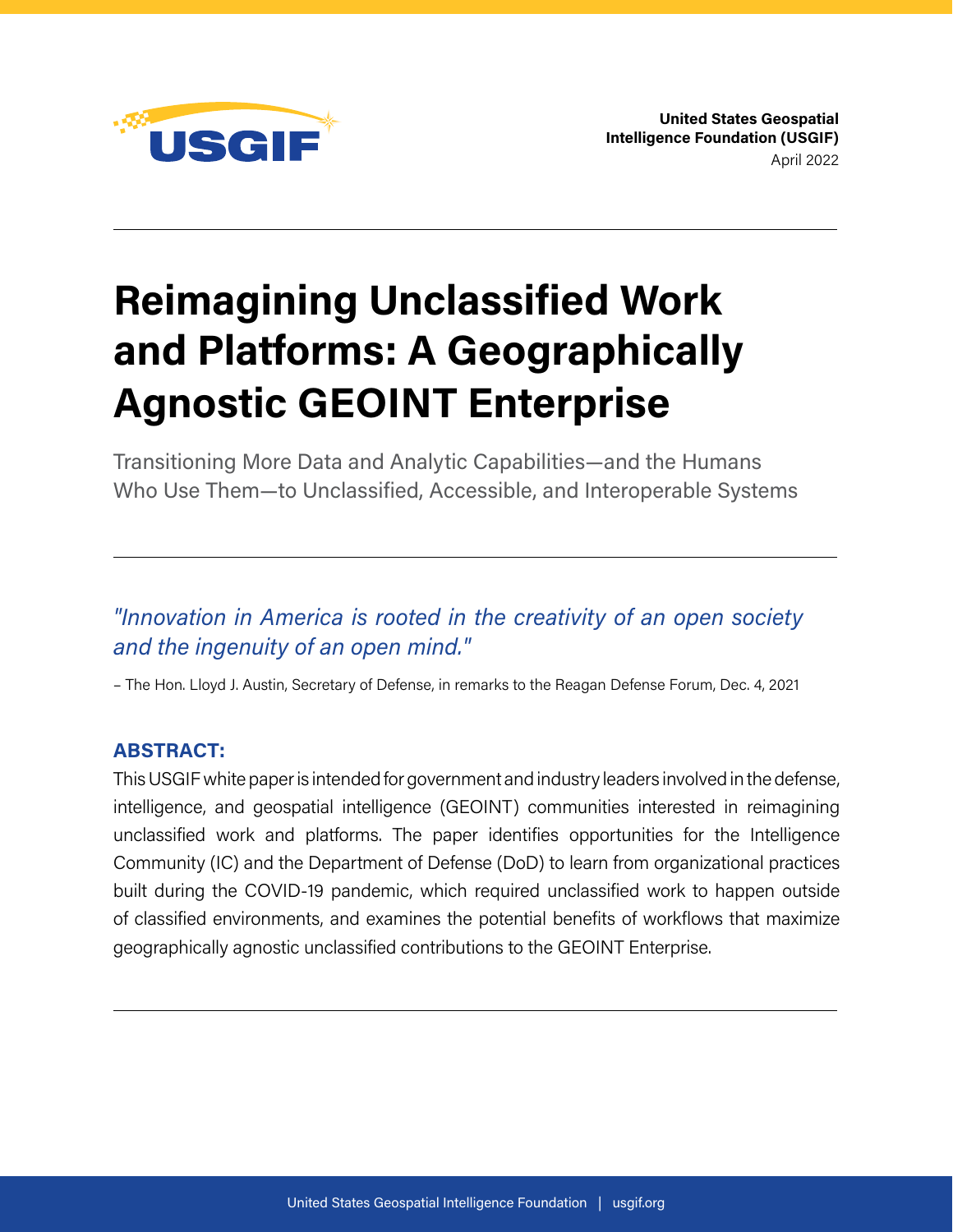# **Introduction**

In the early response to the COVID-19 pandemic, the Intelligence Community (IC), Department of Defense (DoD), and other agencies were forced to work remotely in a way they never had before—mostly outside of secure walls. In many cases, this not only meant working on unclassified materials but also working offsite, away from traditional government facilities or contractor locations. This dramatic shift in operating environments was welcomed by many entities across the Geospatial Intelligence (GEOINT) Enterprise<sup>1</sup> who had sought for decades to migrate more of their work and workforce to unclassified, open work environments. The long-term ability to maximize unclassified data and platforms means the GEOINT enterprise may become "geographically agnostic," in that much of the mission may be performed from decentralized locations.

Since that time, the benefits of moving unclassified work outside of classified work environments have become more apparent:

- The GEOINT Enterprise can diversify its portfolio of collaborators through open, geographically agnostic approaches by leveraging a wider range of infrastructure, locations, and personnel to bid on and execute programs. These benefits may ultimately reduce costs associated with operating entirely in classified environments (avoiding, for example, high-cost leases and related infrastructures) and ensure continuity of operations.
- New industry partners can submit solutions and innovative ideas to the government in a more rapid, direct, and impactful way, increasing the volume of sharable, transparent, analytic output.
- The competitive marketplace for government contracts can expand, ultimately driving better solutions at a better value. Competition spurs innovation and can increase the speed of providing new capabilities to the mission.
- Small and mid-sized businesses may see reduced barriers to entry as they may be less tied to locating their own facilities near government sensitive compartmented information facilities (SCIFs). This, in turn, can broaden the marketplace of suppliers.
- Talent acquisition and retention can benefit from a broader and more diverse talent base and expedited hiring processes when onboarding.

We believe that by rethinking existing workflows and embracing unclassified work and platforms, the GEOINT Enterprise will see these benefits materialize and keep pace with the rapidly evolving capabilities of the commercial sector. However, to reap these benefits, the GEOINT Enterprise must transition more of its core data and analytic capabilities to unclassified environments.

#### **The Current State**

It is our contention that the IC suffers from its tendency to overclassify materials. Numerous projects—among them the CIA World Factbook, ArcGIS Online, the National System for Geospatial-Intelligence (NSG) Open Mapping Enclave (NOME)—have nonetheless shown the benefit of unclassified environments for the ready exchange of GEOINT data, both within and outside of the IC. Recent events in Ukraine have provided a highly visible example of the power of open/ commercially produced GEOINT imagery. Unclassified imagery and analysis have proven powerful tools against propaganda that makes clearly false statements about conditions on the ground.

## **The Human Side of Increasing Unclassified Work**

A major advantage of moving data and services to unclassified platforms is the ability to tap into a diverse human network. Although automation, augmentation, and AI are and will continue to be powerful tools, it is the human side of the human-machine interaction that brings mission success.

An unexpected benefit of dispersing work during COVID shutdowns was the demonstration of effective asynchronous collaboration across multiple time zones. There were even signs that organizations saw increases in productivity and improved workplace culture. This way of working offers great long-term promise for timely mission delivery and increased workforce diversity. In the future, in-person and hybrid meetings will still have relevance, but the government should embrace new asynchronous and geographically agnostic collaboration whenever possible.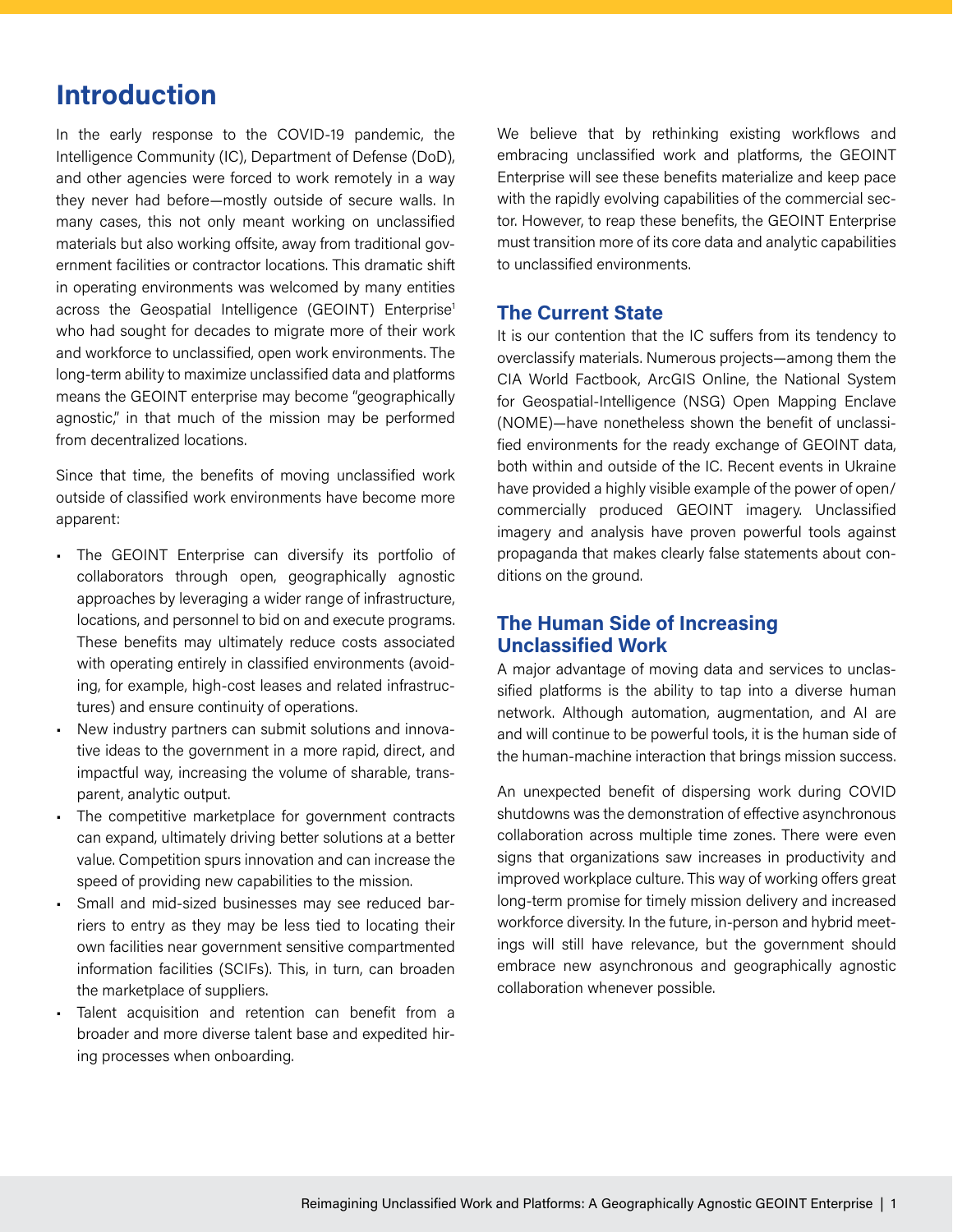# **Recommendations on Transitioning More GEOINT Enterprise Work to Unclassified Platforms**

The government should link any overarching approach to shifting more operations to the unclassified environment to existing strategic goals.<sup>2</sup> We suggest it will be important to identify the intersection of mission, budget, and capability to solidify the best candidate solutions for operations in the unclassified domain.

- **1. The government should assess requirements, sources, processes, and technology across unclassified platforms** (including SBU and NIPRNET) to clarify what missions could be supported entirely or substantially by analysis developed in an unclassified environment.
- **2. There should be an "unclassified first" mindset from application development to data sources**. This mindset means providing content and services on the lowest possible classification level, then making them available for utilization or processing and exploitation on classified networks when necessary to meet mission need.

**The following sections offer more specific reimagination of the GEOINT cycle to optimize unclassified work and platforms.**

# **Reimagining: Tasking and Collection**

Because tasking and collection from space-based assets are now increasingly automated processes in terms of tipping/ queueing, two critical operational functions may deliver more unclassified data. First, collection can be accelerated to the sensors best suited for target- or problem-specific insights and understanding—which increasingly are unclassified, commercial platforms. And second, disconnected users can take advantage of new delivery capabilities through micro-receivers and processors.

#### *Recommendation:*

• The GEOINT Enterprise (specifically government, GEOINT providers, and standards organizations) should explore or generate options for a federated marketplace approach that, through adherence to standards, allows for tipping and queueing across constellations. A marketplace where the business model incentivizes use vs. availability of data could be a new approach that emphasizes discoverability and access.

## **Reimagining: Processing and Exploitation**

Increasingly diverse geospatial sources are catalyzing the creation of processing and exploitation services, including commercial industry operating in the open. A traditionally high barrier to entry—access to ground station systems—has been mitigated by "ground station as a service" providers and ground station capacity aggregators. In the long term, government use of these capabilities in an open environment would be faster and cheaper for the end user and allow collaboration with a broader set of mission partners.<sup>3</sup>

Of course, policies, rules, and laws around the collection, processing, and sharing of earth observation data must be considered. We believe the logic undergirding current rules that U.S. commercial providers can build platforms for and disseminate imagery at a given resolution based on what is available internationally—is flawed and limits innovation. We believe a balance should be struck between commercial sensor innovation and protection of traditional sources and methods, and U.S. operational security concerns. Recent U.S. regulatory moves regarding both revisit and resolution will be fleeting in their effectiveness as foreign providers saturate and manipulate markets.

#### *Recommendations:*

- The GEOINT enterprise should look to analogous data protection needs and schemas (e.g., health and medical, financial, etc.) for potential approaches that address the need to protect data and insights from intentional or unintentional malicious misuse and abuse.
- Lines of demarcation between government entities within the GEOINT Enterprise, including NGA as the GEOINT functional manager and other IC/DOD user organizations, need to be clarified by oversight organizations. This will be increasingly important as new capabilities and modalities are developed.
- The Office of Space Commerce, DoD, and the IC should revisit commercial remote sensing policy in view of the increased availability, sophistication, and widespread use of commercial GEOINT, with a goal of increasing transparency and access versus ambiguity and restrictions.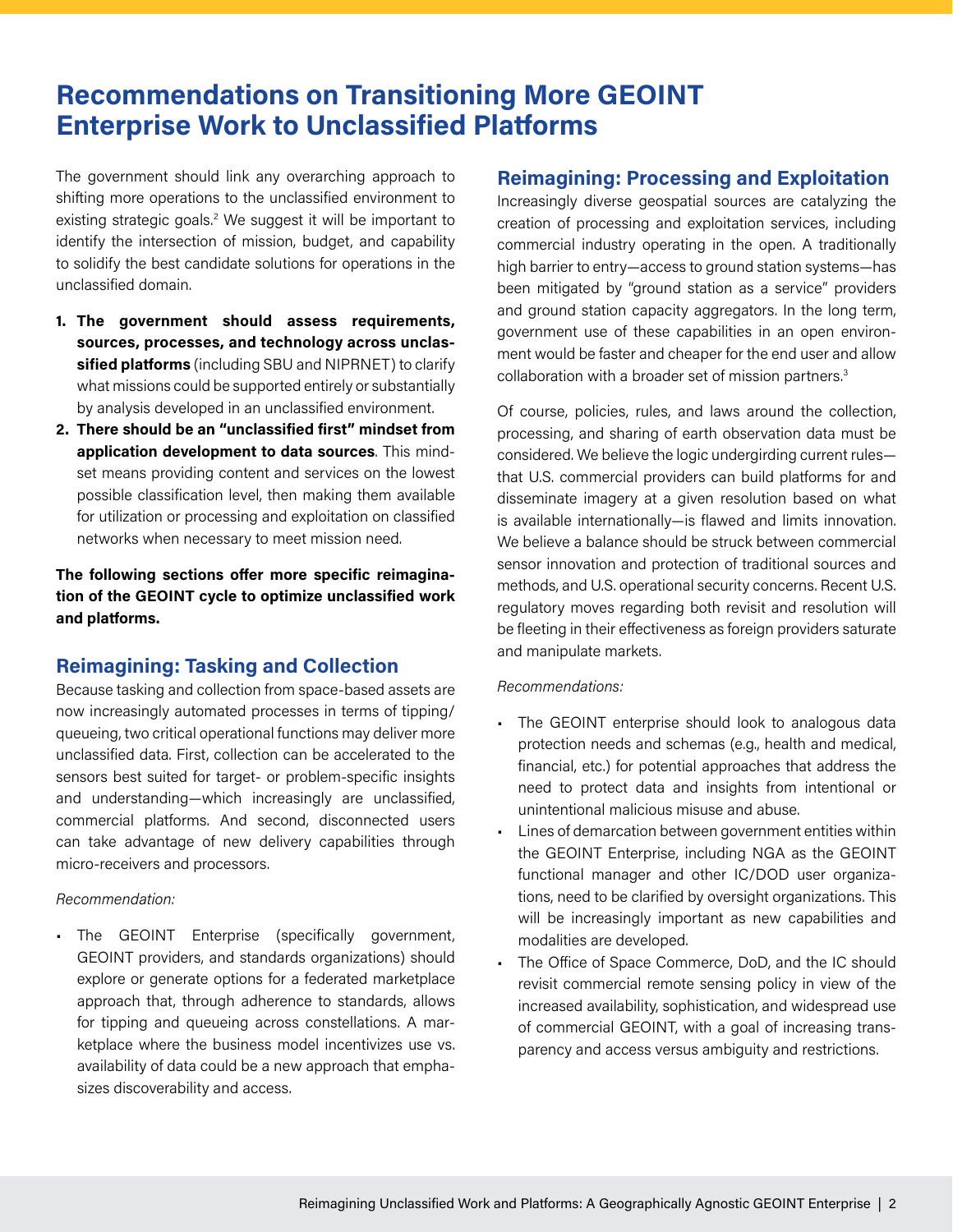## **Reimagining: Analysis, Production, and Visualization**

The simultaneous evolution of data manipulation, storage, and graphical display capability are creating new means of comprehensibility, altering the method and scope of interaction with GEOINT content. Innovation in crowdsourcing of exploitation and attribution (e.g., OpenStreetMap (OSM)) has inevitably improved the tools for more advanced analytic workflows. Planned improvement to the automated generation and curation of highly accurate 3D foundation data is already moving the entire earth base from 30-meter post spacing to less than five meters. Greater enhancements are inevitable, enabling universal geo-registration of data from all sensors and modalities—and these quite likely will be generated outside of the classified realm.

Cultural norms held by the intelligence community have meant that data and information produced for analysis and visualization by unclassified sources can ultimately result in a classified product once it is compiled or undergoes a specific analytic methodology<sup>4</sup>. Given the explosion of commercially available GEOINT, similar methodologies are being employed by a variety of non-IC entities in the fields of industry, media, finance, and more. Lines of demarcation should be revisited to define when there is legitimately a need to take unclassified analysis back to the classified network and what type of intelligence should be redacted.

#### *Recommendations:*<sup>5</sup>

- NGA, as the GEOINT Functional Manager, should spearhead engagement (particularly exposing the workforce to available commercial capabilities), adoption, and leadership to ensure proper balance of risk and reward to mission fitness-for-use as open capabilities grow increasingly more accessible globally.
- ODNI, in collaboration with DoD, should regularly conduct National Intelligence Priorities Framework-based reviews of intelligence and mission customer requirements to identify acceptable and desired classification levels for GEOINT.
- The GEOINT Enterprise should develop specific personnel and procurement incentives (e.g., through awards/ recognition, resource allocations, or performance and program management targets) related to production of timely, accurate, and precise unclassified GEOINT to evolve cultural norms.

# **Reimagining: Dissemination, Collaboration, and Storage**

There are numerous solutions employed to disseminate products, data, and services at multiple classification levels across government and partner networks. It is generally accepted that the most efficient approach to multi-domain work is to create or exploit the content (data, imagery) on the lowest classification network before making it available on the higher-level networks.

#### *Recommendations:*

- The GEOINT Enterprise should work collaboratively and transparently to create policy and procedural frameworks to support more efficient cross-domain capabilities, such as creating a more robust version of the Enterprise Cross Domain Services (ECDS) and monitoring their adherence.
- Design a dynamic dissemination process for registered users to automate interoperability while simultaneously safeguarding content.
- Redefine storage and the hosting environments available, especially as the IC and DoD move more to the cloud. Put in place best practices for storage solutions and environments and defined lines of effort, especially with incoming contracts.

## **Reimagining: Oversight and Policy**

Increased viability of GEOINT on unclassified platforms requires emphasis through policy and oversight organizations. To do so, GEOINT oversight organizations need to be better informed about new models and capabilities regarding mission user needs for unclassified data. Better communication of user needs can translate into modifications in the budget process and, therefore, better resource investment.

Data policies already direct that data is to be stored at the lowest possible classification level. However, compliance is often at odds with employee practices and organizational culture.<sup>6</sup> Opportunities exist to define new approaches to determining authorized or approved sources for use that would make unclassified data more consistently available.

A balance must also be struck between the needs for security and assurance of trust of people and machines. Fortunately, commercial solutions for digitally tracking data are emerging that allow for encrypted history of machines, users, and networks within data streams.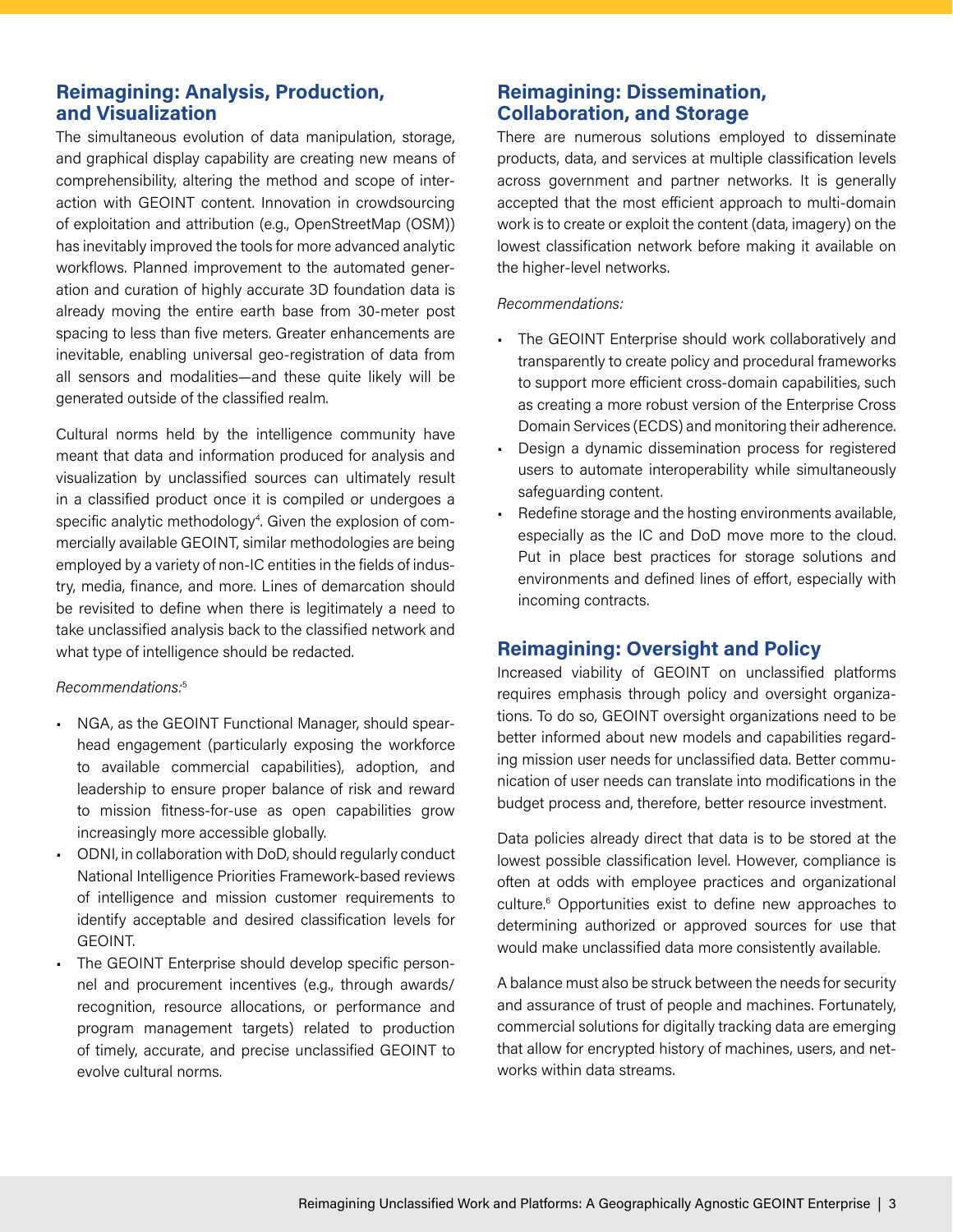As civilian digital twins emerge, so do innovative strategies for securing them. It is foreseeable that at some point, commercial data security strategies will supplant the concepts of secure networks, digitally tracking trust and abuse without the need for physical barriers. Combinations of biometrics, multi-factor authentication, hardware addressing, and location awareness make it difficult to hack and spoof while also deterring insider security threats. It is also conceivable that such approaches may be more cost-effective than maintaining fully separate secure networks in the long run.

#### *Recommendations:*

- Oversight organizations should ensure staff has the domain expertise necessary to understand the evolving complexities associated with the technical disciplines for which they are responsible. This could be accomplished in myriad ways, including by increasing personnel rotational assignments between oversight organizations and the GEOINT Enterprise, increased engagement with industry and academia, and leveraging organizations (like USGIF) to help provide context to domain-specific oversight considerations when appropriate.
- The government should monitor emerging approaches to network and data security and plan now to integrate such advancements to ensure they are effectively implemented in the future.

# **Conclusion**

Despite the challenges brought on by the COVID-19 pandemic, one positive outcome was increased awareness of how unclassified work leveraging unclassified data and open platforms can effectively meet mission needs. Moving toward more interoperable and accessible systems for communication allows for a wider and more diverse selection of industry partners and, thereby, greater competition for cost-effective contracts. GEOINT stakeholders are well-positioned to lead the way to reap the benefits of a geographically agnostic GEOINT Enterprise.

# **References**

- 1. For the purposes of this paper, GEOINT Enterprise is defined as being the government, industry, nonprofit/nongovernmental organizations, and academic entities contributing to and leveraging GEOINT to advance U.S. national security interests.
- 2. Emphases throughout NGA's current 2025 Strategy underscore concepts that a move to a geographically agnostic and increasingly unclassified enterprise posture would support. The National System for GEOINT (NSG) 2035 Concept of Operations ("CONOPS") envisions a horizontally integrated GEOINT operating environment that enables seamless interoperability and collaboration across multiple domains in the NSG.
- 3. As new unclassified sensors and system improvements on existing platforms become available, focused research, algorithm refinement, and training data for AI will be abundant. In the spectral world, where most of the effort in material identification has always been performed in the open, the availability of improved spatial/spectral data correlation and multi-look content will enable rapid refinement of fully automated feature extraction and enhanced anomaly detection. We do anticipate sensitivity in this realm related to timeliness, however. Rapid revisit rate combined with automated change detection can enable much more efficient decision-making with concomitant greater confidence in the outcomes. This particular content should be protected long enough for proper leveraging of the information by the U.S. and our allies. The applicable analogy is making sure that an alarm is silent, and the police will reach the scene of a crime before the criminals are warned and can escape.
- 4. Such outputs may be classified under Executive Order 13526, "Classified National Security Information," December 29, 2009, Sec. 1.7.(e).
- 5. Additional recommendations related to the use of open standards and increased interoperability between geospatial analysis and modeling and simulation solutions for generating 3D synthetic environments may be found in a jointly published USGIF and OGC technical paper entitled "Advancing the Interoperability of Geospatial Intelligence Tradecraft with 3D Modeling, Simulation, and Game Engines," March 2021.
- 6. For example, in the current environment, some contractor employees are unable to obtain necessary tools or accounts (e.g., common access cards and private key infrastructure credentials) due to policy restrictions, preventing them from accessing protected NGA systems even at the sensitive, but unclassified level.